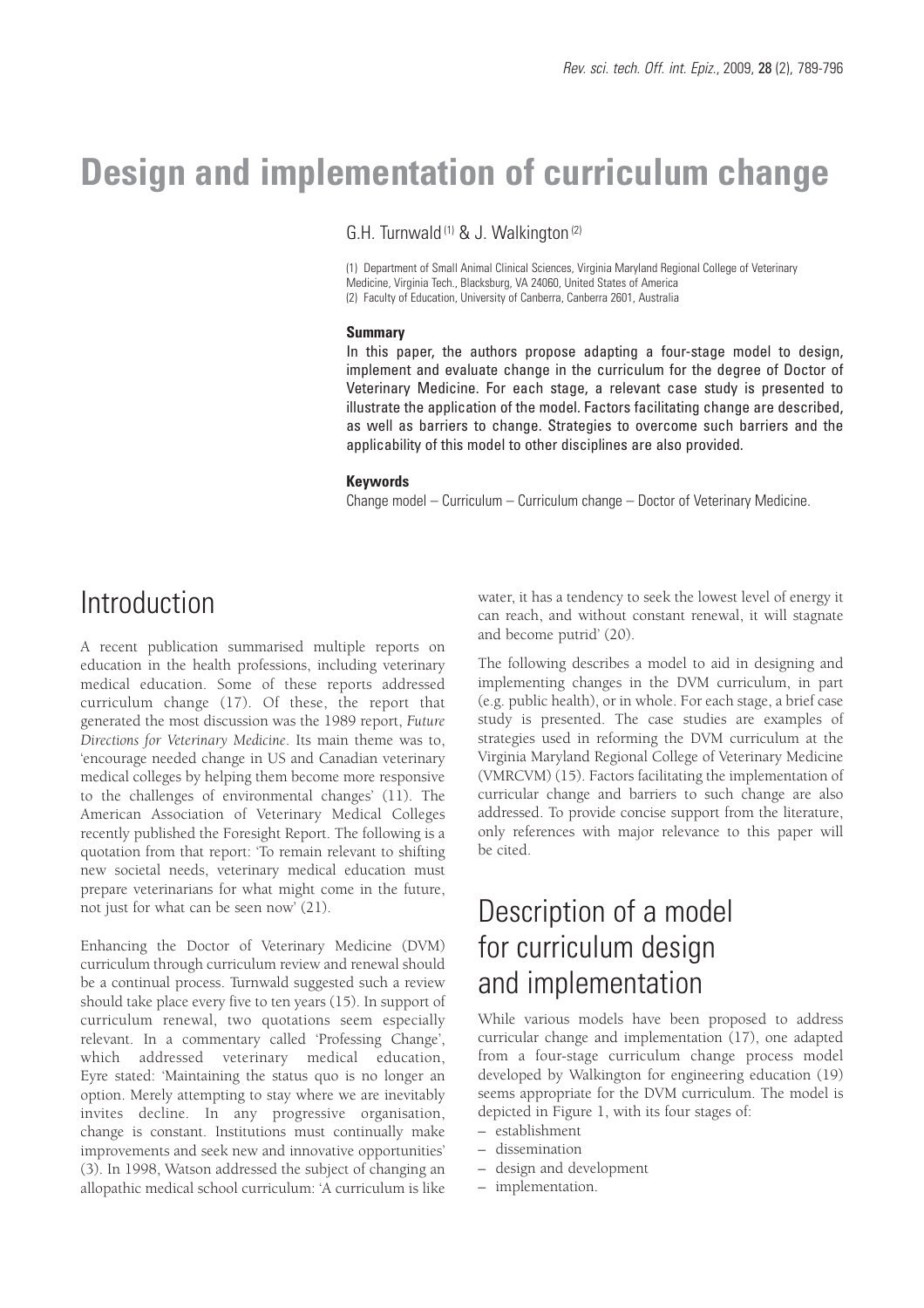A number of principles guide the model:

– change is a journey, not a blueprint; it is non-linear, loaded with uncertainty

– both individualism and collectivism have places within the process

– both 'top-down' and 'bottom-up' organisational strategies are required

– sustained success is obtainable only through connection with a wide community

– every person involved is an agent for change, with a variety of contributions

– curriculum changes require contextual change to be accepted and sustained

– evaluation is a necessary component of change (19).

### **Stage one: establishment**

At this stage, the need for curriculum change is considered as well as the information needed to support the debate. Clearly, any case for change must be grounded in documented research and experience in content and delivery is needed, along with consideration of such things as the faculty history of receptiveness to curriculum change and implementation, and whether leadership and expertise are available to guide the changes. In addition, any case should consider the potential barriers to change (19). A wide representation of stakeholders is also needed at this stage. Information can be gained from 'brainstorming', literature reports, and surveys of stakeholders, based on the information required (19). The appointment of a core group of motivated faculty members is suggested for the



**Fig. 1 Four-stage model of curriculum change** Adapted from (19)

establishment stage; this group should seek contributions from a wide group of stakeholders (such as faculty members, appropriate staff, students, graduates, employers, etc.). The outcome of this stage is a proposal based on supporting documentation to present to the stakeholders (especially the faculty).

#### Case study

In the late 1990s, the chair of the VMRCVM Curriculum Board proposed the introduction of non-technical skills (business management, personal finance, communication skills, etc.) into the DVM curriculum and was informed that these skills were obtained as part of 'on-the-job' training after graduation. Following publication of the 'Mega Study' (2), which examined the economics of the profession, a retreat at the VMRCVM was held to address its findings. The retreat was attended by faculty members (including the Curriculum Board), VMRCVM staff and members of organised veterinary medical organisations, such as the American Veterinary Medical Association (AVMA), the Association of American Veterinary Medical Colleges and state veterinary medical associations. As a consequence of the retreat and data from the Mega Study, as well as from graduates and employers, as part of an outcomes assessment prepared for the AVMA Council on Education (COE) accreditation, the Curriculum Board recommended the introduction of four core credits and one elective credit of non-technical skills education.

#### **Stage two: dissemination**

This stage focuses on communication with all those involved in the change (particularly the faculty), to seek clarification and refinement (19). The proposal, presented in a variety of formats, such as a written report and/or presentation, offers the opportunity for faculty members and others to publicly share their fears and concerns, as well as to consider alternatives, and refine the proposal (19). Good leadership is essential at this stage, especially in dealing with the disagreements and conflicts which will invariably arise. However, tension and dispute can also produce positive options and ideas. Some faculty members and others may be unlikely to contribute in a large group setting, such as a faculty forum. For this reason, a mechanism needs to be offered for providing feedback in smaller groups, such as at a department meeting, or written feedback. Clearly, transparency is needed at this stage! The outcomes of the dissemination and refinement stage are:

– principles and directions for designing the changes

– a shared vision of the proposed changes, including aims and rationale

– broad principles on the course and curriculum development.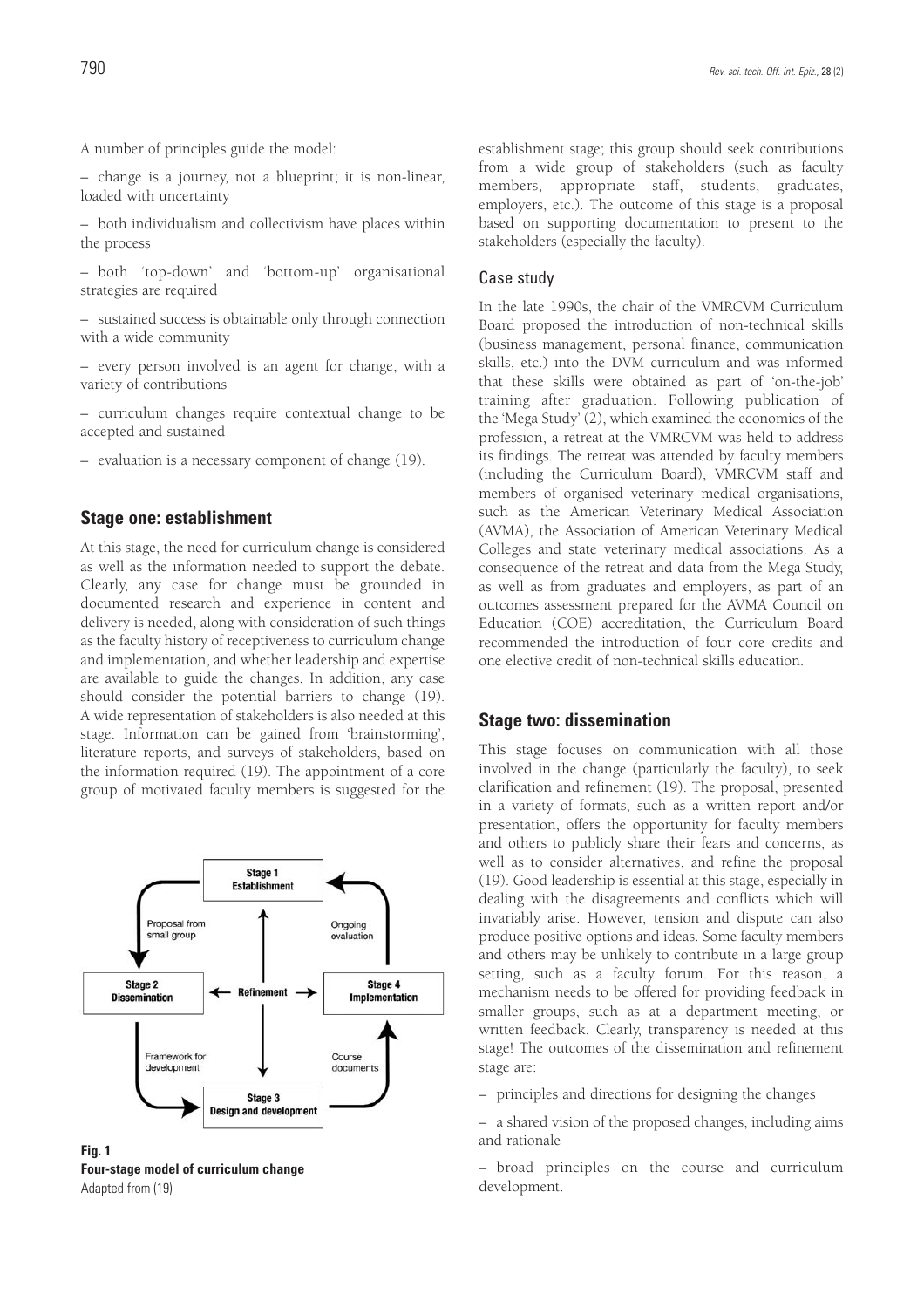#### Case study

Following the publication in 1989 of *Future Directions of Veterinary Medicine* (11), the VMRCVM conducted a series of retreats that discussed the suitability of the existing curriculum. The Dean appointed a task force, comprising senior members of the college, to undertake key tasks for the reform of the DVM curriculum. In turn, the task force formulated a set of goals to guide the process. Two significant goals were examining curriculum 'delivery', including the options of problem-based learning, and investigating the possibility of a core-elective curriculum. The report was presented to the Dean who then shared it with the faculty for discussions and seminars. Site visits were made to schools which conducted problem-based learning. Faculty members later voted overwhelmingly (80%) in favour of retaining the current (mainly didactic) approach to curriculum delivery and to adopt the coreelective model.

### **Stage three: design and development**

This stage involves the development of the specific curriculum change to be implemented (19). Teamwork is not only encouraged, it is vital to achieve synergy, resulting from shared experiences and ideas. In addition, highly visible leadership at several levels is essential. The following is an edited excerpt of a list of people (compiled by Walkington) used in the design phase:

– core team members, to focus on managing the production of outcomes and co-ordinating 'writing' activities

– faculty members who will teach in the courses, working both independently and collaboratively to develop subject outlines through the organisation of content, selection of teaching and assessment strategies, and identification of specific resource needs

– technical, educational and administrative support staff for document preparation, library use, information technology and curriculum delivery support.

It is important that all roles, procedures, expectations and timelines are clearly communicated to everyone involved in the design stage (19). As time commitments to this stage can be extensive, it is important that the time spent by faculty and staff members is both recognised and rewarded in annual evaluations. The outcome of the design stage is a series of courses to be offered in the revised curriculum.

#### Case study

Following approval for a revised VMRCVM DVM curriculum, the task force, in conjunction with the Curriculum Board, reviewed each course in the first year of the curriculum through to the third year, making recommendations:

*a*) to retain or remove material, on the criterion of whether it was considered core or elective

*b*) on the proposed content and credit hours assigned to each course.

At all times, accreditation expectations according to the guidelines established by the AVMA COE were considered. Also considered were both external (academic as well as non-academic) and internal inputs on the content to be included in the new core curriculum. The result was a decision to remove approximately 25% of the content of the pre-clerkship curriculum. The proposed core curriculum was presented to the faculty for a vote: 75% were in favour of the proposal. In addition to core courses, two new types of courses were developed: track courses (areas of focus in a particular species or discipline, such as small animal, equine, food animal, mixed species, public/corporate), which are required courses for students in that track, and elective courses. Design teams were then formed to create syllabi for each course. These teams consisted of:

- a member of the Curriculum Committee
- the newly appointed course leader

– a faculty member from each academic department (Biomedical Sciences and Pathobiology, Small Animal Clinical Sciences and Large Animal Clinical Sciences).

Faculty petitions to add material to core courses or to request a change of credit were considered. Following approval by the design teams, the syllabi were presented to the Curriculum Committee for final approval.

#### **Stage four: implementation and evaluation**

This is the final stage of the curriculum change process. Although faculty members are the primary group involved in the implementation stage, the administration provides the budget for:

- − physical plant (classrooms, seminar rooms)
- − equipment and supplies (e.g. audiovisual equipment)

− laboratory and information technology support personnel

− appropriate animal resources, since this is a DVM curriculum.

It is important that the allocation of resources is managed effectively because excess workloads for faculty and staff, insufficient space and inadequate equipment, etc. will lead to frustration and waning support for the changes (19). Evaluation is a critical part of stage four, to determine if the changes implemented have met expectations and, if not, to provide data for refining the changes. Such evaluation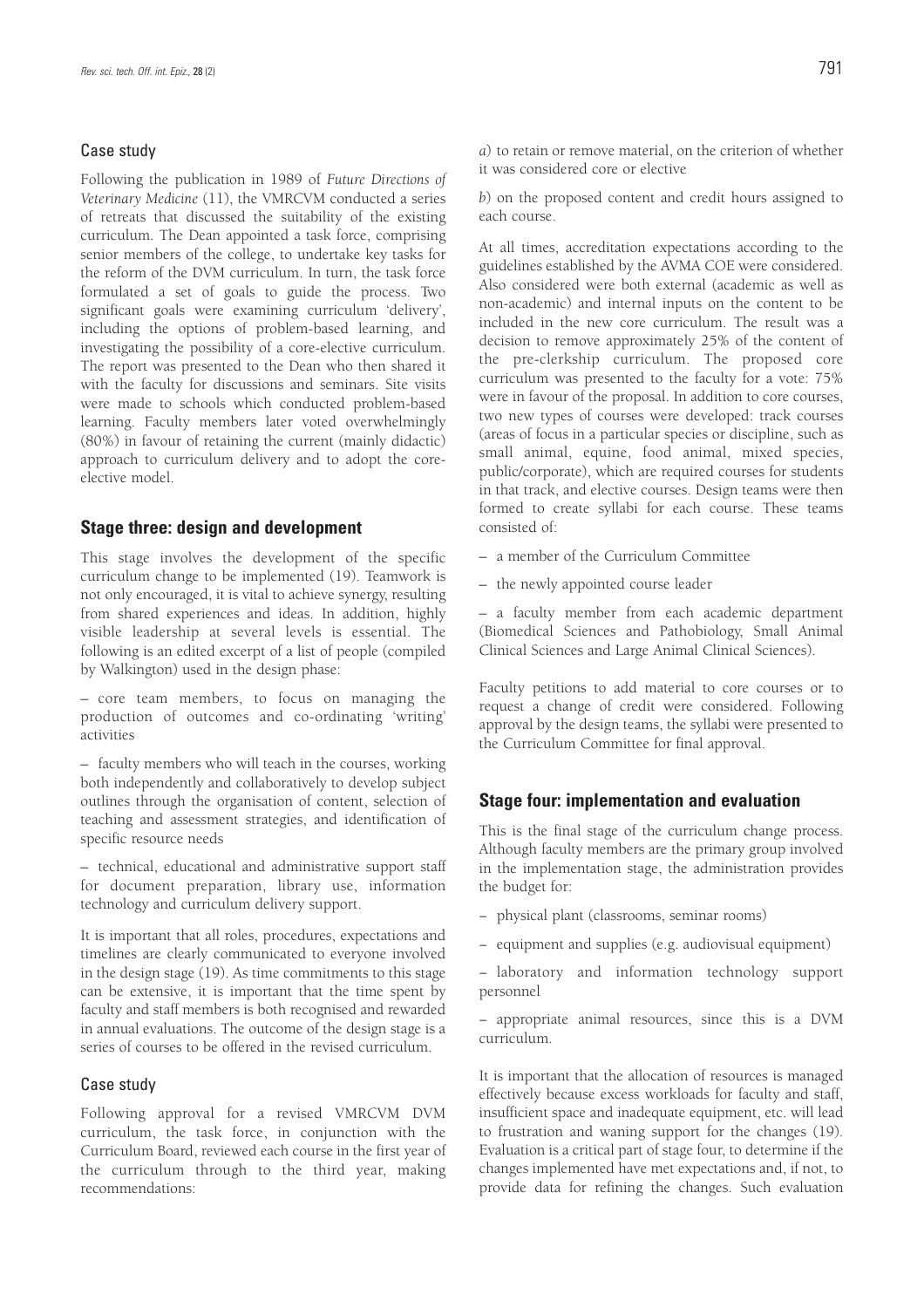involves all stakeholders, including student perceptions, as well as the perceptions and experiences of faculty, administrative and technical staff, and employers (19). The perceptions of alumni and accrediting agencies can also be added. At the VMRCVM, accreditation is conducted by:

− the AVMA COE (every seven years)

− the Virginia Tech. Academic Review process (every seven years)

− the Southern Association of Schools and Colleges (every ten years).

The desired outcome of stage four is smooth implementation, adequate evaluation and, where necessary, fine-tuning.

#### Case study

Following introduction of the new DVM curriculum, each course was reviewed by a subcommittee of the Curriculum Board. This subcommittee consisted of representatives from the basic faculty (mainly years one and two) and clinical science faculty (mainly years three and four of the DVM curriculum), a student who had just completed the course and, where appropriate, a member of the laboratory staff supporting the course. The course leader used a structured report that included his/her perceptions of the course, course notes, assessments and results, student ratings of the course, etc. (15). The subcommittee considered the report and interviewed the course leader. In turn, the subcommittee provided a structured report that included recommended and, in some cases, mandatory changes (15). A report with mandatory changes invariably requires another review after the course is next offered. Other internal data included feedback from the surveys completed by graduating seniors every year. External data considered included student performances in the North American Veterinary Licensing Exam, as well as feedback from the surveys completed by alumni and employers every seven years, as part of AVMA accreditation. These data were discussed at Curriculum Board retreats and finetuning of the courses was recommended as necessary.

# Factors facilitating curricular change

Factors facilitating curricular change have been described in many papers (5, 6, 7, 13, 14, 15, 20).

#### **Leadership**

While good leaders build high levels of commitment and resolve, ultimate success depends on discipline and the right implementation framework. The good leader is adaptable, and therefore can navigate change successfully (8). Leadership, in its broadest sense, during all phases of curriculum change, is a key ingredient if such change is to be successful.

After the decision to embark upon curriculum change, leadership is needed at all levels (the Dean, the Associate Dean for Academic Affairs, department heads, task forces, the Curriculum Board and other committees, such as curriculum design teams and course leaders). Curriculum Board members must look beyond the needs of their department to the needs of the college. If curriculum content is to be determined by the faculty (the authors believe it should be), perhaps the most important leadership comes from the faculty providing the DVM instruction. Leadership at the Dean and department head level is required to provide overall guidance during the process, on such things as organisational structures, restructuring and retraining, if needed, communication strategies, budgeting and the necessary resources needed to support the change. In addition, such leadership is needed to recognise and reward faculty and staff time which has been invested in the change. Leaders, especially at the administrative level, must explicitly articulate the rationale for the proposed changes, keep faculty members involved throughout the process and make adjustments as needed to sustain a sense of faculty ownership and commitment to change.

It is important that leaders provide a transparent process without contradictory motives or hidden agendas. Leadership is needed to ensure that curriculum 'change' results in redirection rather than expansion, and that the change that occurs is not 'too much, too quickly'. Another acknowledged leadership technique is 'watchful waiting' to some forms of resistance or 'backlash'. With the passage of time, initial negative reactions to the change may dissipate as people acclimatise to the new order or discover that change is not as devastating as previously imagined (13). There may be a point at which watchful waiting needs to be replaced with administrative intervention.

#### **Centralised management of the curriculum**

Effective, centralised management can be valuable in preventing departmental territorial or 'turf' battles (15), since it can provide a broader view to departments that may be narrowly focused and competing for resources.

### **Collegiality and culture of the school**

A strong sense of collegiality in a school will encourage the staff and students to favour doing what is in the best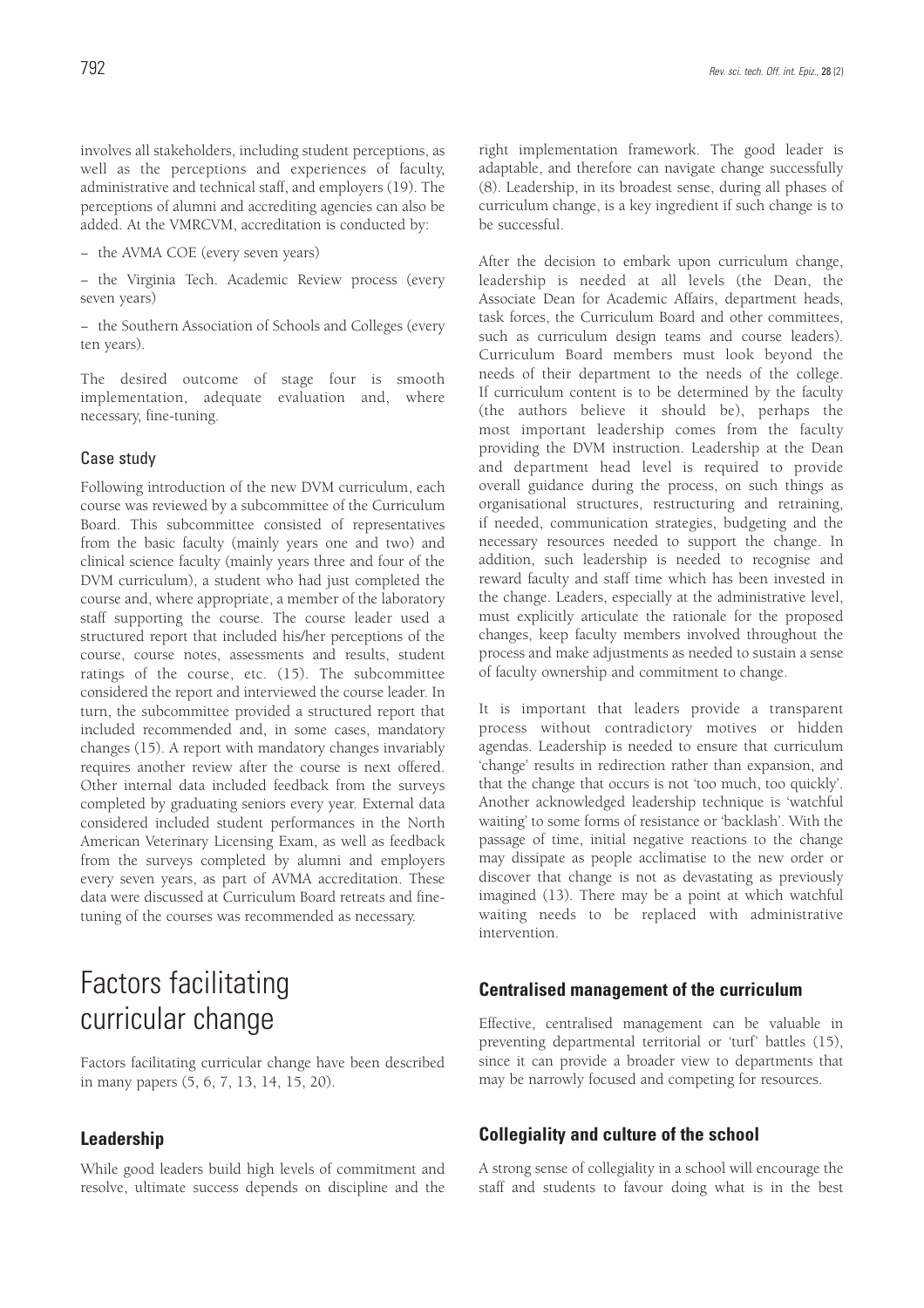interests of the future of the profession. A culture that places a high value on the DVM programme is also more likely to be interested in and willing to commit a significant amount of time to curricular change. Members of the Curriculum Board are the people who are most burdened with investing their time in a major curriculum change; they must be committed to this investment and share a common purpose if meaningful change is to be achieved.

### **Communication**

Clear and frequent communication during all stages of curricular change is vital. Internal communication is needed to keep people informed. The communication is a shared responsibility of everyone involved, at all levels, from the office of the Dean through to committees and departments. Student members of the Curriculum Board should provide accurate and timely reports to their peers at class meetings. Opportunities should be taken to communicate with external stakeholders through such methods as electronic and hard copy news bulletins, state veterinary medical association meetings, and alumni reunions. The ultimate goal of communication should be to inform all interested people of and gain support for the proposed changes.

### **Small-scale changes**

A small curricular change that is likely to be accepted may sometimes be helpful to gain or sustain momentum for a larger change. In adopting this strategy, it should be made clear that the small change is part of a larger strategy; otherwise faculty members may view the implemented change as being part of a 'hidden agenda' and are less likely to be supportive of the larger strategy.

### **Accrediting and licensing agencies**

If changes in the curriculum are to be made, accreditation agencies, such as AVMA COE, and licensing agencies, such as the American Association of State Boards, are essential partners in the process and must be supportive of the proposed change.

# Barriers to the implementation of curricular change

In any curriculum reform initiative, barriers to change can be expected (1, 3, 4, 6, 7, 9, 10, 12, 13, 14, 15, 16, 18). Below, the authors examine a few of those barriers that are particularly pertinent to changing the DVM curriculum (Table I).

## **Table I**

**Barriers to curriculum change**

| <b>Barrier categories</b> | <b>Barrier types</b>                                                   |
|---------------------------|------------------------------------------------------------------------|
| Lack of expertise         | Knowledge and content                                                  |
|                           | Technical teaching                                                     |
| Lack of resources         | Leadership                                                             |
|                           | Time                                                                   |
|                           | Training opportunities                                                 |
|                           | Equipment                                                              |
|                           | Budget                                                                 |
| Lack of support           | Accreditation and licensing board requirements                         |
|                           | Discipline-based territorial or 'turf' ideas                           |
|                           | Collaboration and ownership                                            |
|                           | 'Buying in' by accepting involvement and change,<br>'watchful waiting' |
|                           | Anticipating and handling conflict,<br>building relationships          |

### **Leadership**

Lack of effective leadership can occur at any stage of the curriculum change process. Leadership is many-faceted. Specific barriers may include:

– a reward structure that values publishing research and generating teaching hospital revenue, to the detriment of curriculum change and teaching, is a disincentive to invest time in curricular change

– a lack of clear articulation of the vision and planning process

– a lack of supervision of the change process

– a lack of effective communication at any stage of the change process

– a lack of training (particularly when there is a change of teaching methods, such as moving to problem-based learning)

– a lack of funding for personnel, resources, equipment, etc.

– curriculum change that results in expansion rather than redirection

– change that is 'too much' and happens 'too quickly'

– a lack of ability to garner broad-based support for the proposed change

– the lack of a mechanism to address conflicts caused by curriculum change

– failure to make needed adjustments.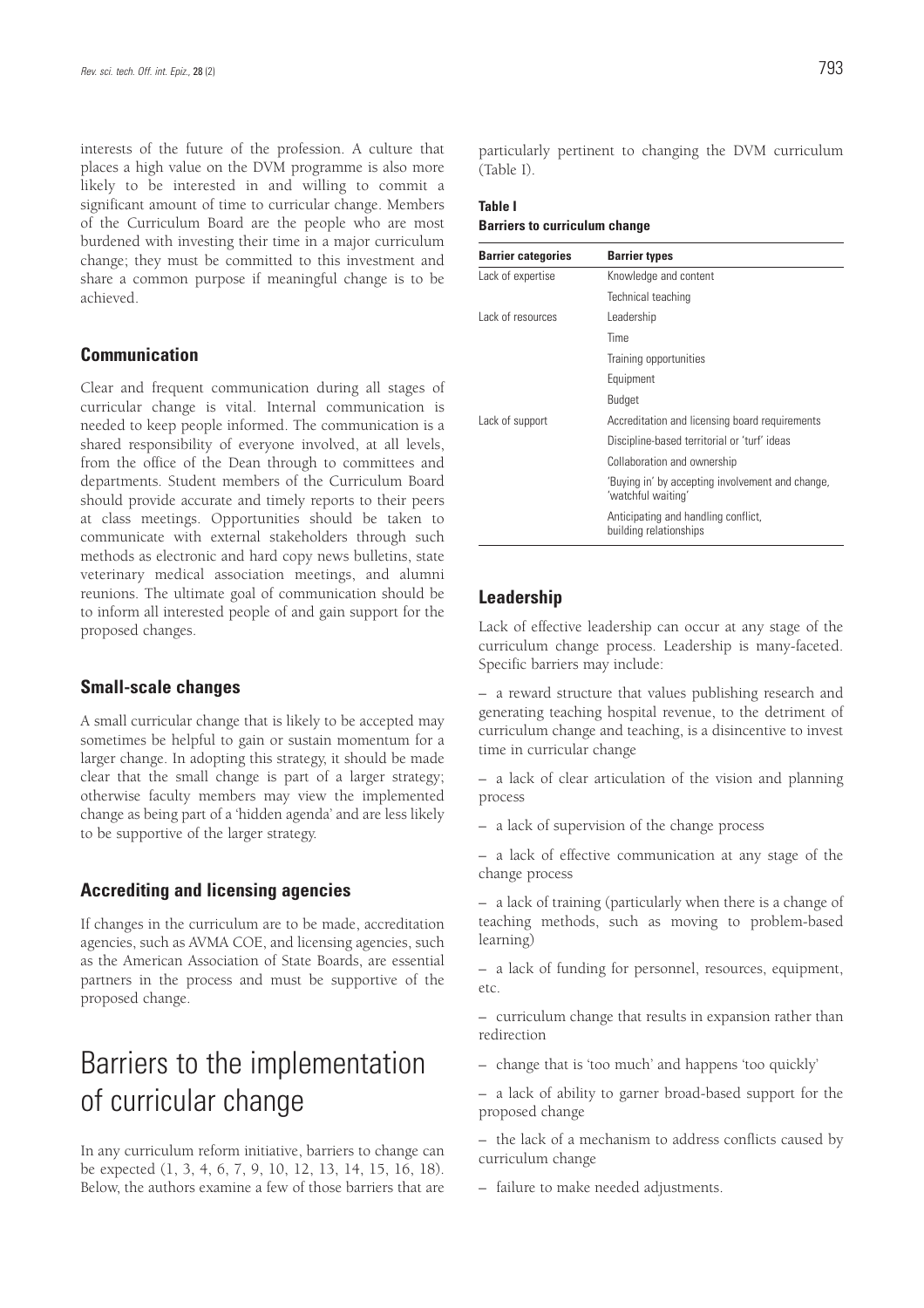A change in leadership can have a devastating effect on curriculum reform if the new leader does not support previously approved or implemented changes. Therefore, a succession plan or shared-leadership model works best, if the change process is to be sustained over time. Curriculum Boards or committees are forms of leadership in this context and can either facilitate or become barriers to curriculum change.

## **Departmental structure**

The traditional departmental structure does not necessarily foster integration or collaboration. Furthermore, within academic departments, faculty members are usually more strongly aligned with their own particular professional discipline than with the central mission of the academic community (12).

## **Accreditation and licensing**

Accreditation standards and licensing laws reflect a conservative, conventional establishment, and accreditation has not always been in accord with the socalled norms (3). At present, the majority of State Boards of Veterinary Medicine do not allow limited licensure. One of the recommendations of the Foresight Report is species tracking (e.g. small animal, equine, food animal, etc.) within the DVM curriculum and limited licensure to practise veterinary medicine (21). Unless AVMA COE and the state licensing boards are supportive of these curricular changes, attempts to produce a DVM curriculum with extensive tracking may be doomed to failure if graduates are unable to pass the licensing exams.

## **Faculty inertia**

An attitudinal barrier, faculty inertia may arise for a number of reasons. The value of preserving tradition is important on most campuses and change is not the natural vocation of those who have chosen an academic career (9). Moreover, an existing reward structure that favours research, as well as fear of loss of control, are diluting influences on academic power and autonomy (10). An example of loss of control is the introduction of a problembased learning curriculum. Faculty members may demonstrate inertia by not volunteering to develop the skills needed to participate in a problem-based learning course. Others may volunteer to teach a course as a way of preserving jobs rather than as a means to improve the quality of the education offered to students (7).

Faculty members may also be overtly critical of curriculum changes, particularly if their courses have been curtailed (territorial or 'turf' issues). The attempt to preserve traditional ideas and approaches may be strengthened by inciting students, as an audience, to voice their displeasure. Examples of encouraging students to resist the changes can include making strong criticism of these changes, or referring to an 'experimental' curriculum. These comments are believable to students, who trust their instructors more than those responsible for making changes. Faculty members may also cite simple slogans, such as: 'Don't mend it if it isn't broken' (18). Slogans do not necessarily reflect what faculty members mean; they may be a way of dealing with unspoken fears about added responsibilities, lost privileges, etc. (18).

The four-stage model described in this paper does not simply comprise the four stages in themselves, but also requires that attention be paid to the principles of collaboration that support each stage and assist in addressing barriers. Nevertheless, barriers will be presented! Many of the factors facilitating curriculum change, described above, are also strategies to prevent or overcome barriers. In a recent commentary on 'Obstacles Associated with Organised Change', Graff (4) summarises with four suggestions:

– keep communicating the vision behind the change, and incorporate the responses to the change, as appropriate, into the overall change process

- delegate reasonable amounts of authority
- eliminate obstacles
- work with resistance; do not deny or ignore it.

# **Conclusions**

Clearly, changing the curriculum is not for the 'fainthearted' or 'thin-skinned'. It will always be confronting. Nevertheless, change that is well planned, articulated, supported and communicated can provide enhanced learning opportunities for DVM students as they prepare for their professional careers after graduation. Every context requires unique treatment; however it is believed that this model could be used for educational change in a range of disciplines in higher education.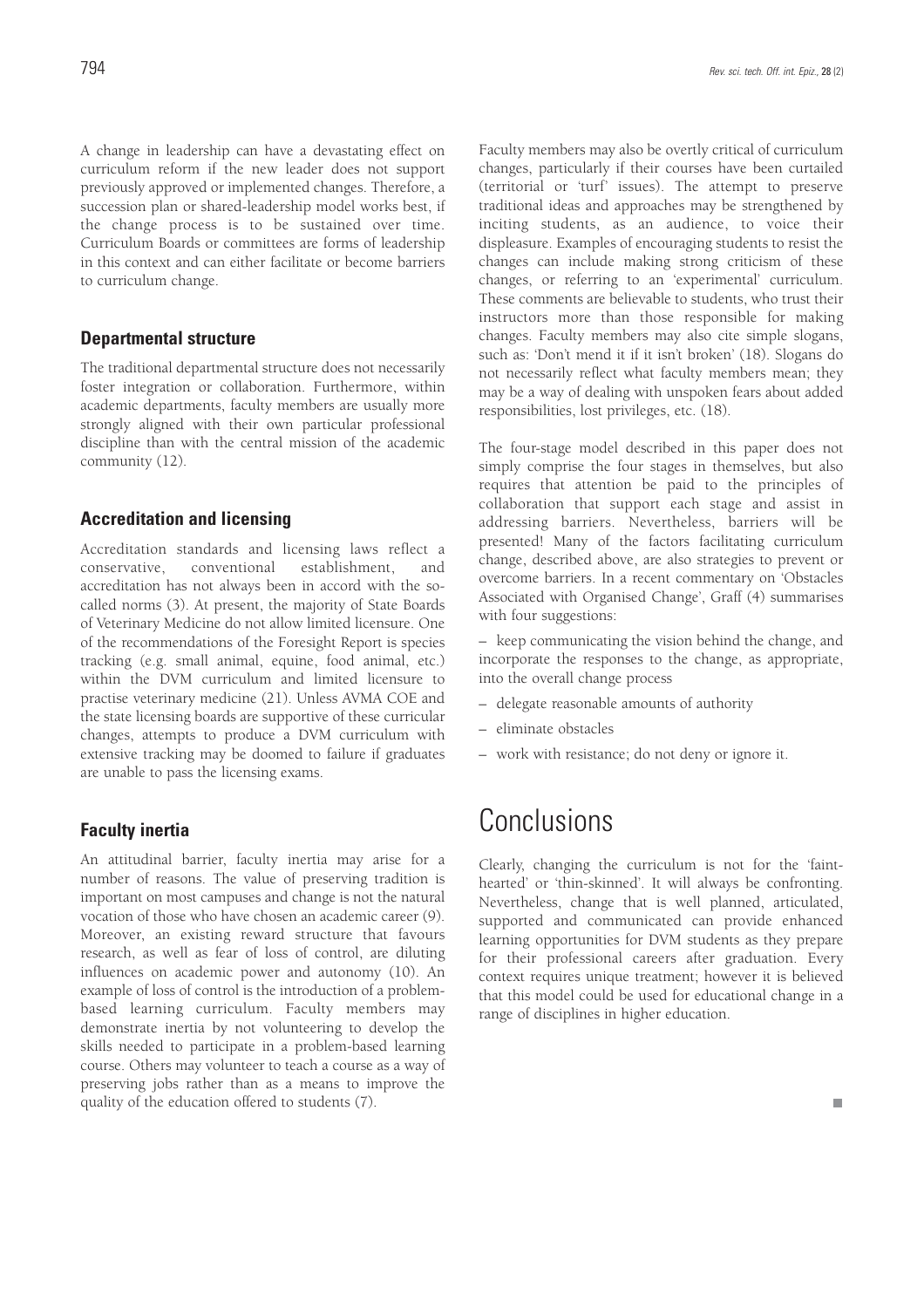# **La conception et la mise en place d'une réforme des programmes**

G.H. Turnwald & J. Walkington

#### **Résumé**

Les auteurs proposent un modèle en quatre étapes pour concevoir, mettre en œuvre et évaluer la réforme d'un programme d'enseignement préparant au doctorat en médecine vétérinaire. Une étude de cas illustre l'application de ce modèle, étape par étape. Les facteurs propices au changement ainsi que les obstacles au changement sont successivement décrits. Après avoir proposé des stratégies pour surmonter ces obstacles, les auteurs examinent les possibilités d'appliquer ce modèle à d'autres disciplines.

#### **Mots-clés**

Docteur en médecine vétérinaire – Modèle de réforme – Programme d'enseignement – Réforme pédagogique.

# **Preparación y aplicación de modificaciones de los programas de estudios**

G.H. Turnwald & J. Walkington

#### **Resumen**

En este artículo se propone un modelo de cuatro fases para preparar, aplicar y evaluar los cambios a introducir en el programa del doctorado en medicina veterinaria. La aplicación de cada fase del modelo se ilustra con un estudio de caso pertinente. Asimismo, se exponen los factores que facilitan los cambios y los impedimentos a su aplicación. Por último, se presentan las estrategias para superar esos obstáculos y la aplicación del modelo a otras disciplinas.

#### **Palabras clave**

Doctor en medicina veterinaria – Modelo de modificación de programas – Modificación de programas – Plan de estudios.

 $\overline{\phantom{a}}$ 

# References

- 1. Bernier G.M., Adler S., Kanter S. & Meyer W.J. III (2000). On changing curricula: lessons learned at two dissimilar medical schools. *Acad. Med.*, **75** (6), 595-601.
- 2. Brown J.P. & Silverman J.D. (1999). The current and future market for veterinarians and veterinary medical services in the United States. *JAVMA*, **215** (2), 161-183.
- 3. Eyre P. (2001). Professing change. *J. vet. med. Educ.*, **28** (1), 3-9.
- 4. Graff V. (2007). Obstacles associated with organizational change. *J. vet. med. Educ.*, **34** (5), 628-632.
- 5. Green R., Dezendorf P. & Lyman S. (2005). Infusing gerontological content into curricula: effective change strategies. *Educ. Gerontol.*, **31** (2), 103-121.
- 6. Guze P.A. (1995). Cultivating curricular reform. *Acad. Med.*, **70** (11), 971-973.